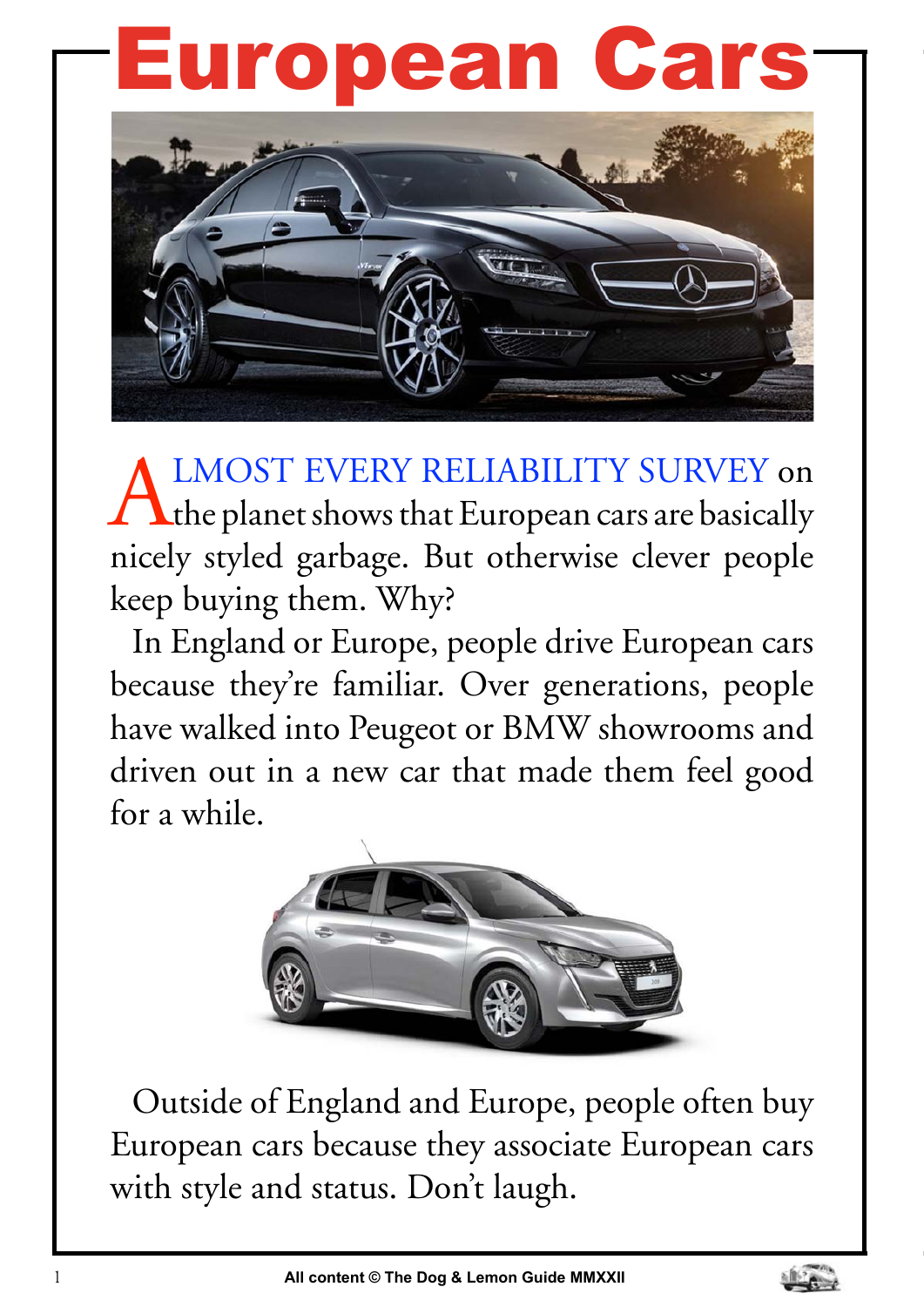

In England and Europe, buying a mainstream Peugeot or Volkswagen model is considered a budget purchase. In countries like New Zealand and Australia, these same budget vehicles are often seen as having a certain prestige, a car that lifts the owner above the grey masses. Really. As we said above, don't laugh; it's not polite.

But even otherwise clever people around the world buy luxury European cars. These luxury European cars send out the message: "I'm better than you, higher up the food chain than you, wealthier than you, more fashionable than you – and I can prove it by my vehicle."



2 **All content © The Dog & Lemon Guide MMXXII**

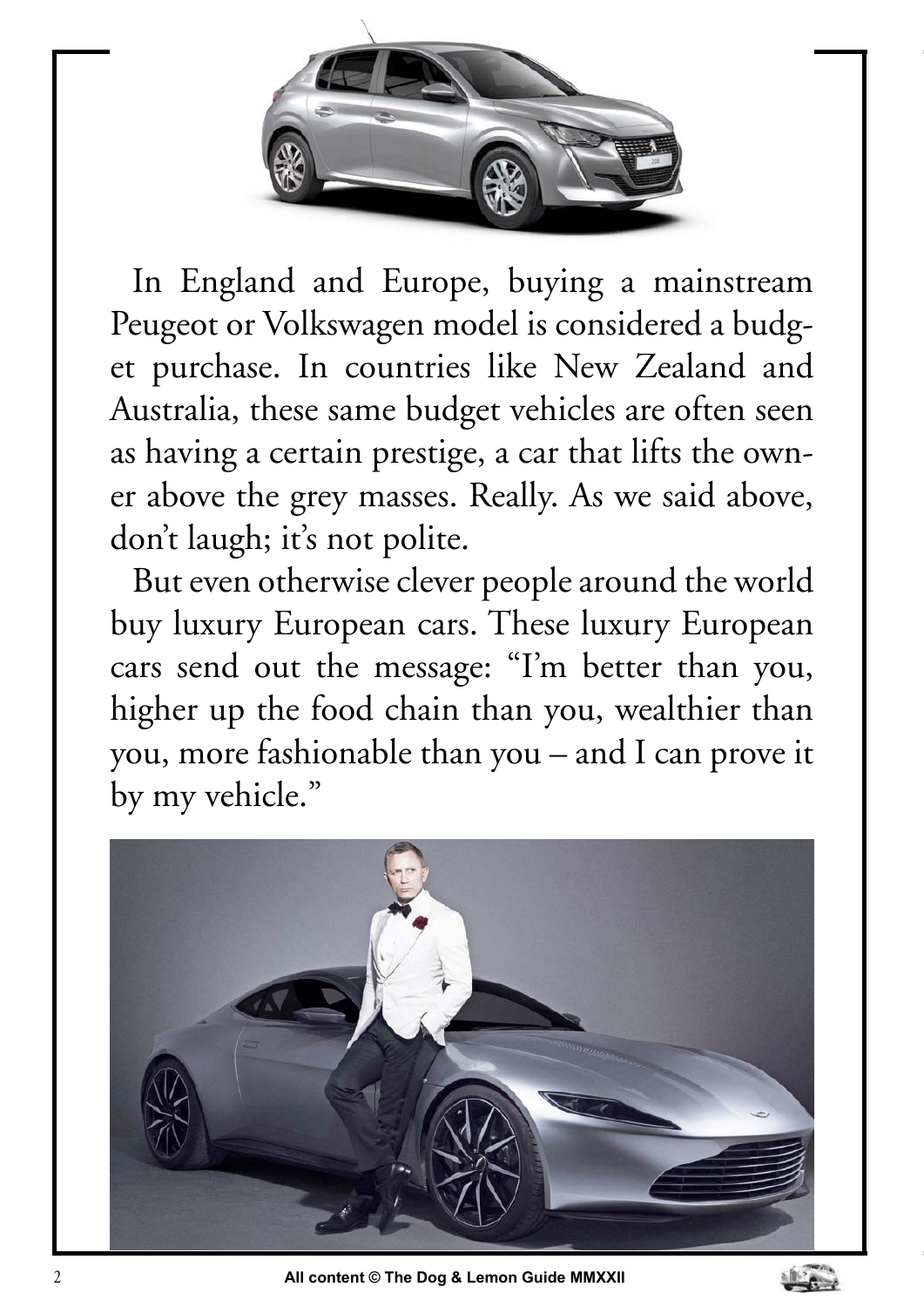

In her book: *Watching the English*, social anthropologist Kate Fox points out that:

"English drivers will admit to aesthetic and even emotional reasons for buying a particular car, and might even go so far as to acknowledge that they choose cars that express their individual personality...Under no circumstances will they admit to buying or wanting a make of car because it is associated with a social class to which they wish to be seen to belong. But the truth is that car choice, like almost everything else in England, is mostly about *class*."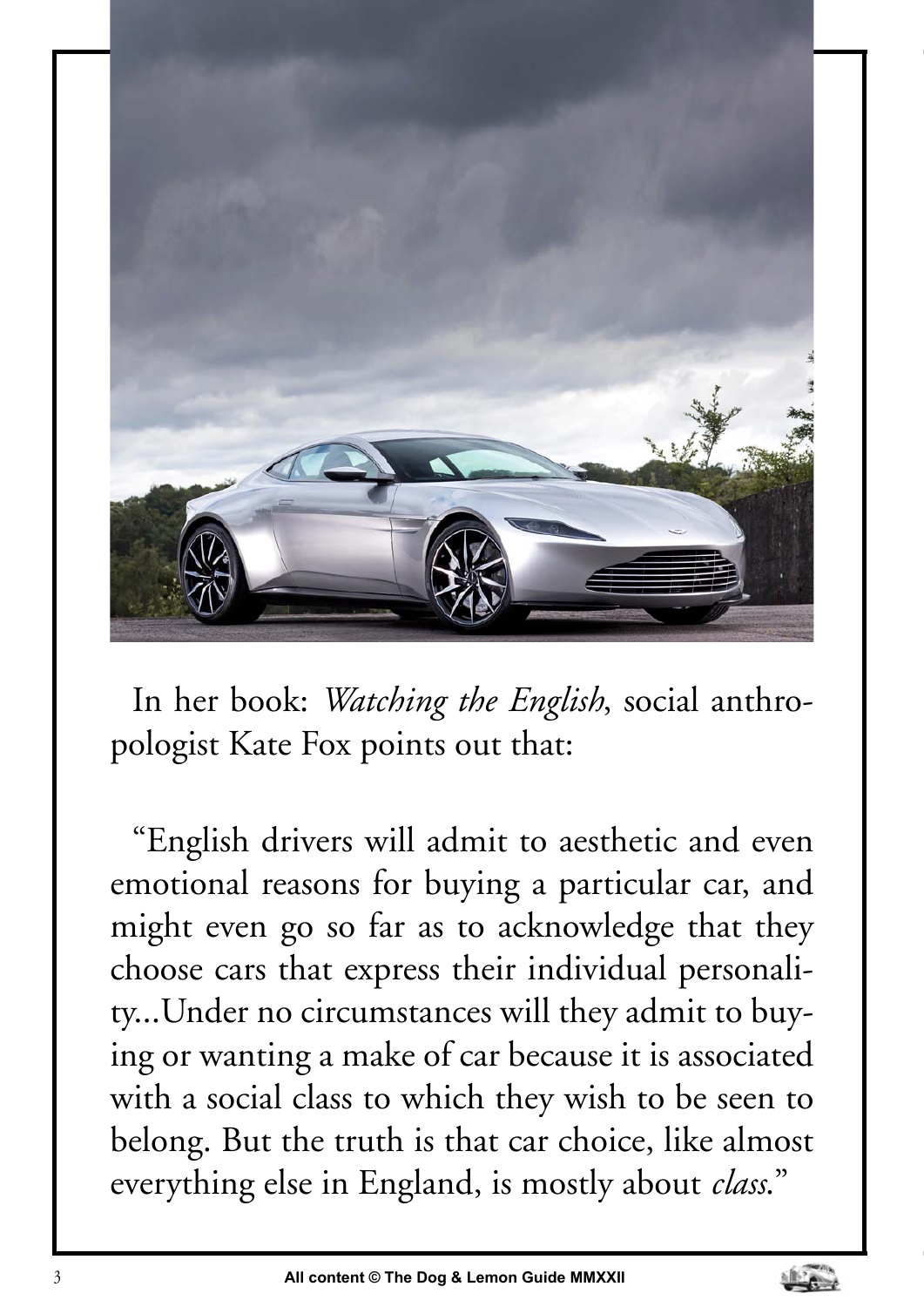Therefore, when you point out to many wealthy carbuyers that a Lexus will leave most European luxury cars for dead when it comes to both value and reliability, your words will fall on deaf ears.



Affordability and reliability, to the Euro-snob, are obsessions of the poor and needy – if those considerations are a high priority, it means you're in the lower part of the food chain.

And, of course, both rich and poor European carbuyers are suckers. FYI, most European cars are designed to provide around 60,000km of moderately reliable motoring. Often, these Euro lemons don't even make it that far before they give trouble. And getting these lemons fixed properly can be a nightmare, even when these vehicles are still under warranty.